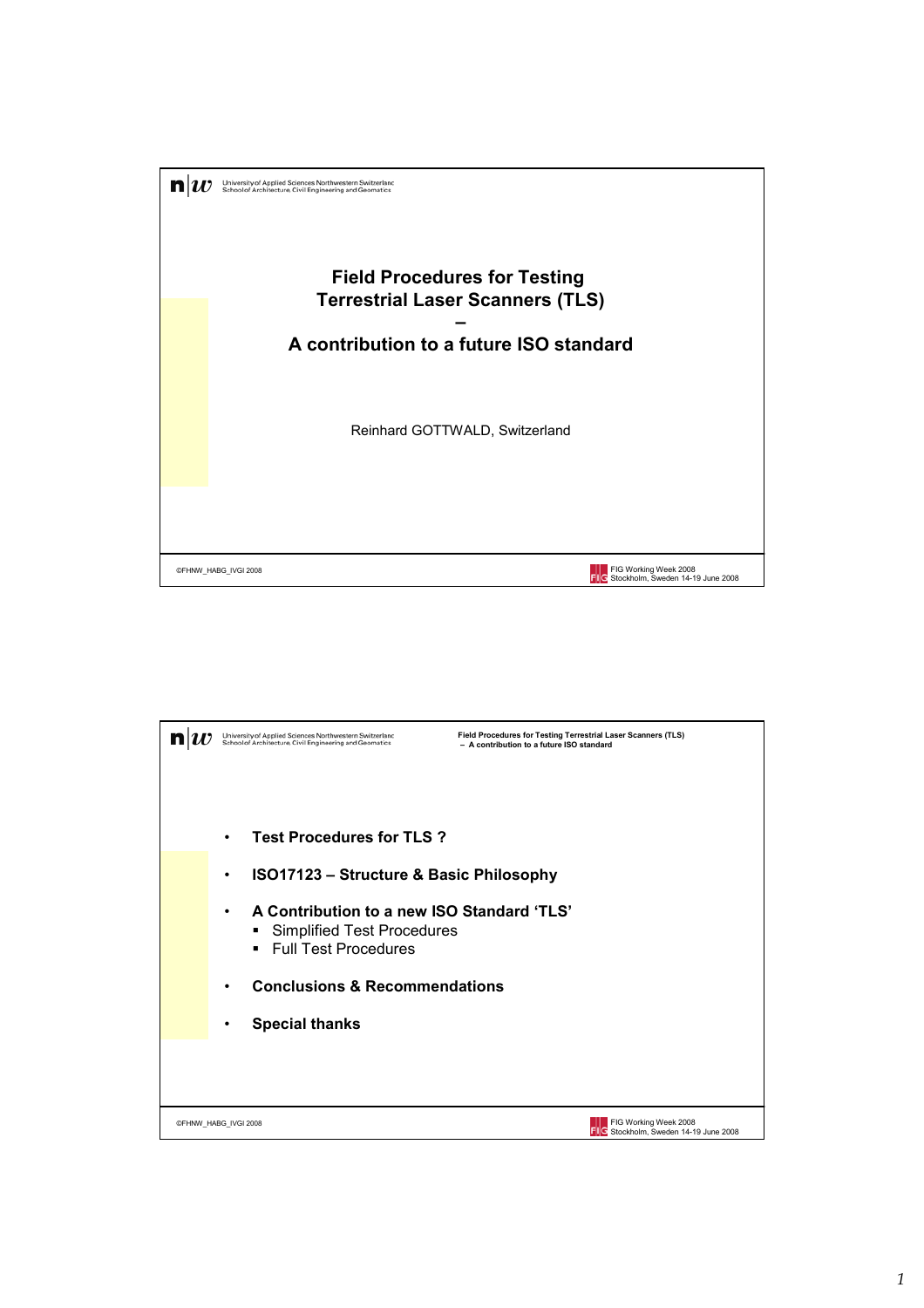

| University of Applied Sciences Northwestern Switzerland<br>School of Architecture, Civil Engineering and Geomatics |                                         | ISO17123 - Structure & Basic Philosophy |                                                                                                                                                       |                            |                 |                                                            |                                                                               |  |
|--------------------------------------------------------------------------------------------------------------------|-----------------------------------------|-----------------------------------------|-------------------------------------------------------------------------------------------------------------------------------------------------------|----------------------------|-----------------|------------------------------------------------------------|-------------------------------------------------------------------------------|--|
| <b>ISO 17123</b>                                                                                                   |                                         |                                         |                                                                                                                                                       |                            |                 |                                                            |                                                                               |  |
|                                                                                                                    |                                         |                                         | <b>ISO 17123</b><br>Optics- and optical instruments - Field<br>procedures for testing geodetic and surveying<br>instruments                           |                            |                 |                                                            |                                                                               |  |
| $ISO17123 - 1$                                                                                                     | ISO17123-2                              | ISO17123-3                              | ISO17123-4                                                                                                                                            | ISO17123-5                 | ISO17123-6      | ISO17123-7                                                 | ISO17123-8                                                                    |  |
| Theory                                                                                                             | Levels                                  | Theodolites                             | Electro-optical<br>distance meters<br>(EDM)<br>instruments)                                                                                           | Electronic<br>tacheometers | Rotating lasers | Optical plumbing<br><i>instruments</i>                     | <b>GNSS</b> field<br>measurement<br>systems in<br>realtime kinematic<br>(RTK) |  |
| 2002                                                                                                               | 2001                                    | 2001                                    | 2001                                                                                                                                                  | 2005                       | 2003            | 2005                                                       | 2007                                                                          |  |
|                                                                                                                    | <b>Suthpleistephrtesetch.roasedures</b> |                                         | (minichi)zenbtientence rosunsuphip tidorfore a sexa memberias el redvaludado o n                                                                      |                            |                 |                                                            |                                                                               |  |
|                                                                                                                    |                                         |                                         | the sperojal test text periodic stated and deviations are significant for the<br>evalupatient stathdanded sviationstated based on a small sample size |                            |                 |                                                            |                                                                               |  |
|                                                                                                                    |                                         |                                         | sigerofiadanse en fut person vabudes is fierbilised reallowed                                                                                         |                            |                 |                                                            |                                                                               |  |
|                                                                                                                    |                                         |                                         |                                                                                                                                                       |                            |                 |                                                            |                                                                               |  |
| ©FHNW HABG IVGI 2008                                                                                               |                                         |                                         |                                                                                                                                                       |                            |                 | FIG Working Week 2008<br>Stockholm, Sweden 14-19 June 2008 |                                                                               |  |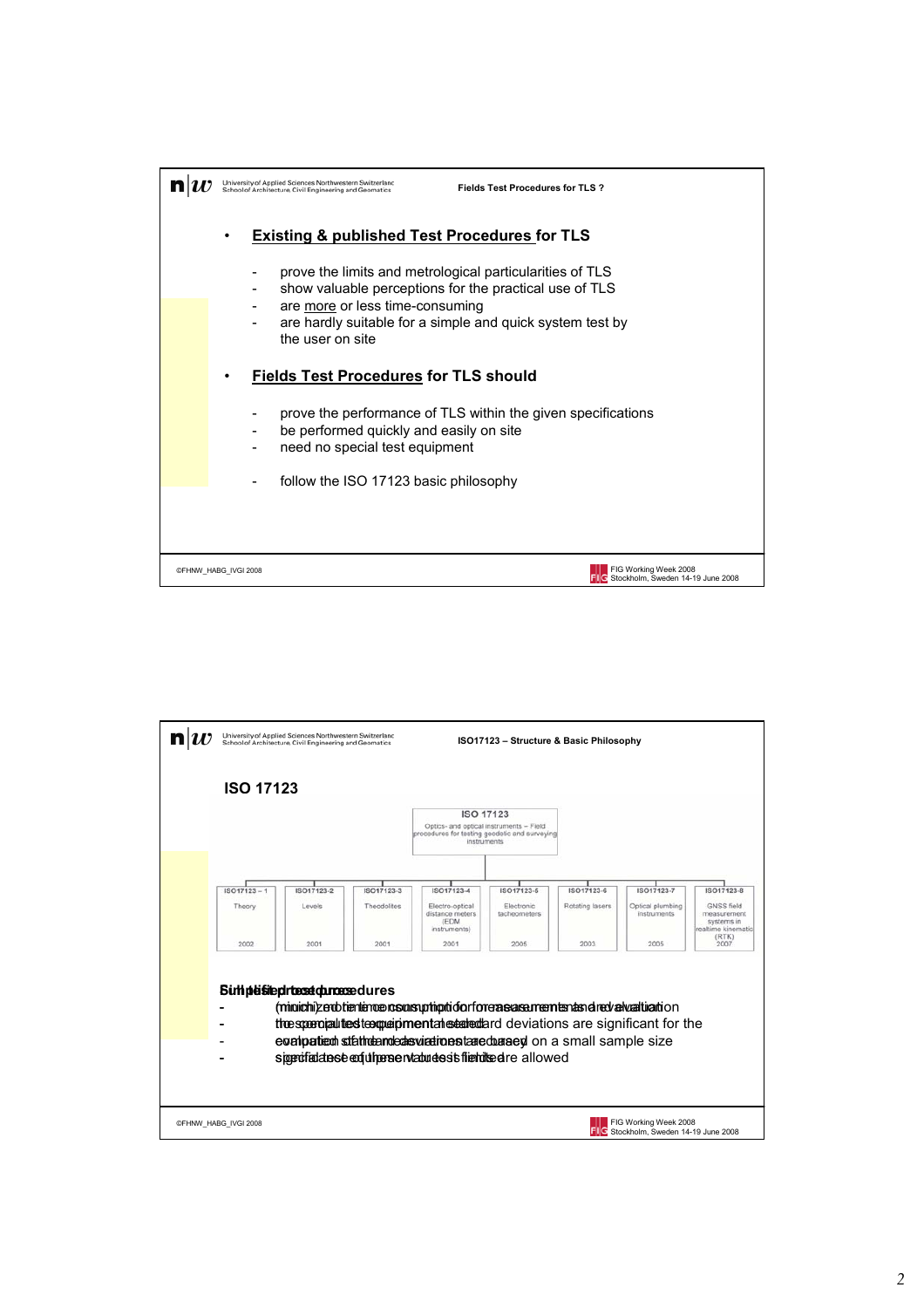| Iniversity of Applied Sciences Northwestern Switzerlanc<br>School of Architecture, Civil Engineering and Geomatics                                                      | A Contribution to a new ISO Standard 'TLS'                                                                                                                                                                                               |
|-------------------------------------------------------------------------------------------------------------------------------------------------------------------------|------------------------------------------------------------------------------------------------------------------------------------------------------------------------------------------------------------------------------------------|
| ISO 17123_9?                                                                                                                                                            |                                                                                                                                                                                                                                          |
| Simplified test procedures (focus)                                                                                                                                      |                                                                                                                                                                                                                                          |
| the development of possible simplified test scenarios for TLS:                                                                                                          | Following the ISO 17123 basic philosophy, these boundary conditions were given for                                                                                                                                                       |
| time of flight-, phase measurement-TLS)<br>secure detection of distance and/or angle deviations<br>reference sensors, e.g. total station or special test<br>than 1 hour | independent of the functional principle (panoramic-, camera-view-,<br>use of standard measurement equipment only (i.e. no use of<br>additional<br>equipment)<br>maximum time needed for measurements, evaluation and final decision less |
|                                                                                                                                                                         |                                                                                                                                                                                                                                          |
| @FHNW_HABG_IVGI 2008                                                                                                                                                    | FIG Working Week 2008<br>Stockholm, Sweden 14-19 June 2008                                                                                                                                                                               |

|                                                                                    | University of Applied Sciences Northwestern Switzerland<br>School of Architecture, Civil Engineering and Geomatics                                                                                                                                   | A Contribution to a new ISO Standard 'TLS' |  |  |  |  |
|------------------------------------------------------------------------------------|------------------------------------------------------------------------------------------------------------------------------------------------------------------------------------------------------------------------------------------------------|--------------------------------------------|--|--|--|--|
|                                                                                    | <b>Simplified test procedures</b>                                                                                                                                                                                                                    |                                            |  |  |  |  |
|                                                                                    | - the given boundary conditions have to be fulfilled                                                                                                                                                                                                 |                                            |  |  |  |  |
|                                                                                    | - test measurements were carried out with<br>Leica ScanStation 2<br>Leica HDS6000<br>Leica ScanStation 2 (not calibrated)<br>- tolerances are calculated to a point accuracy of 4.0 mm for a scanned<br>target at a significance level of $S = 99\%$ |                                            |  |  |  |  |
|                                                                                    |                                                                                                                                                                                                                                                      |                                            |  |  |  |  |
| FIG Working Week 2008<br>©FHNW HABG IVGI 2008<br>Stockholm, Sweden 14-19 June 2008 |                                                                                                                                                                                                                                                      |                                            |  |  |  |  |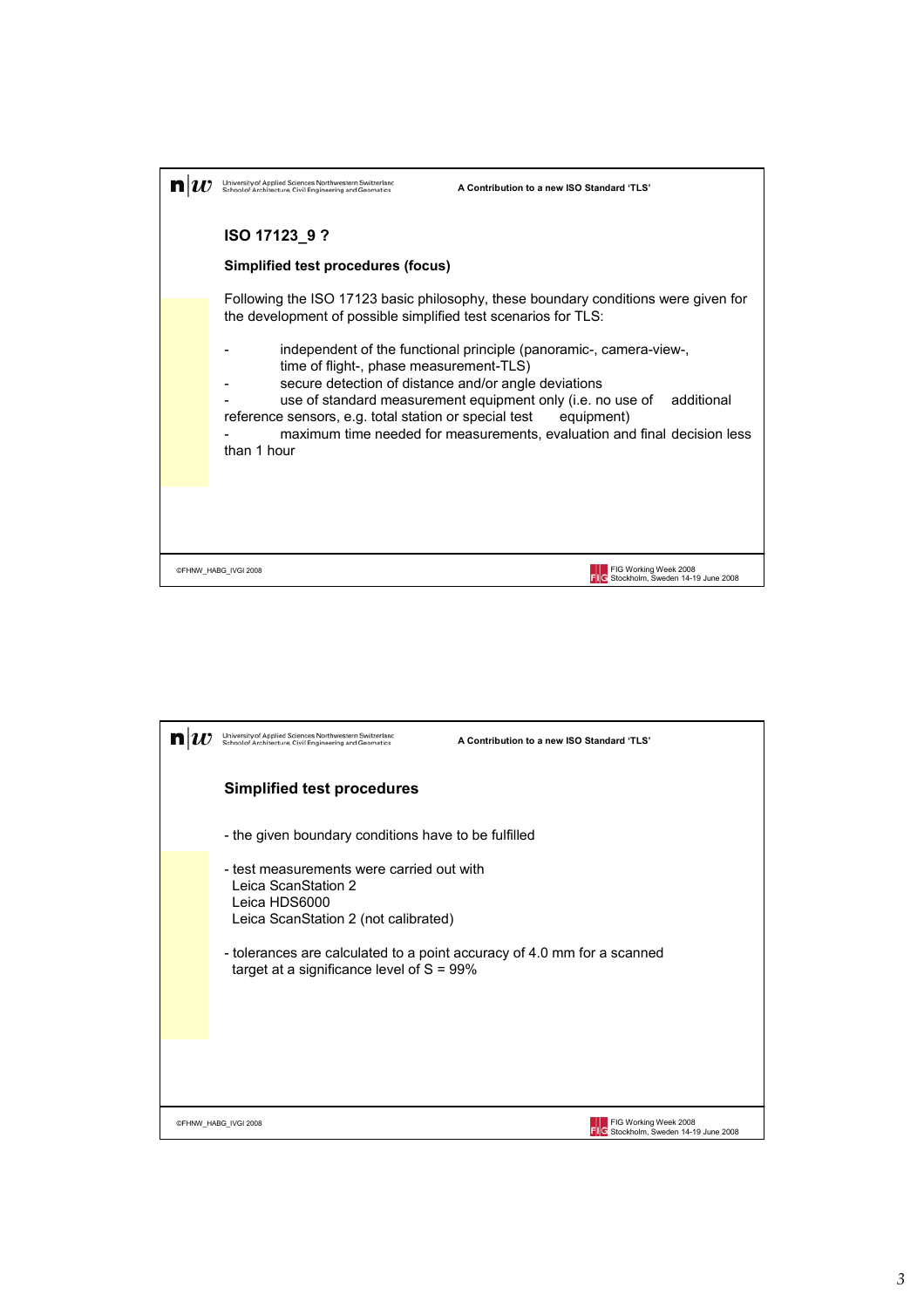

| University of Applied Sciences Northwestern Switzerlanc<br>A Contribution to a new ISO Standard 'TLS'<br>School of Architecture, Civil Engineering and Geomatics |                                              |         |                                         |                                             |                          |                                                                                                                                           |                                                   |                                                                        |  |
|------------------------------------------------------------------------------------------------------------------------------------------------------------------|----------------------------------------------|---------|-----------------------------------------|---------------------------------------------|--------------------------|-------------------------------------------------------------------------------------------------------------------------------------------|---------------------------------------------------|------------------------------------------------------------------------|--|
| Simplified test procedures for TLS - test scenarios<br>Single Distance Procedure (SDP)                                                                           |                                              |         |                                         |                                             |                          |                                                                                                                                           |                                                   |                                                                        |  |
| Procedure                                                                                                                                                        | <b>TLS</b>                                   | Line    | <b>TLS</b><br>Station 1<br>[ml]         | <b>TLS</b><br>Station 2<br>[ <sub>m</sub> ] | $\Delta = S1-S2$<br>[mm] | Tolerance<br>S=99%<br>[mm]                                                                                                                | Reference<br><b>TCRP1201</b><br>$\lceil m \rceil$ |                                                                        |  |
| SDP <sub>1</sub>                                                                                                                                                 | SS <sub>2</sub>                              | $1 - 2$ | 44.198                                  | 44.199                                      | $-1$                     | 14                                                                                                                                        | 44.203                                            |                                                                        |  |
| SDP <sub>2</sub>                                                                                                                                                 | SS <sub>2</sub>                              | $1 - 2$ | 44.900                                  | 44.899                                      | $\mathbf{1}$             | 14                                                                                                                                        | 44.905                                            |                                                                        |  |
| <b>Total time</b><br>required                                                                                                                                    | $< 60$ min                                   |         |                                         |                                             |                          |                                                                                                                                           |                                                   |                                                                        |  |
| +                                                                                                                                                                | no redundancy; no independent control        |         |                                         |                                             |                          | independent of the functional principle; use of standard measurement<br>equipment only; easy to perform; total time required < 60 minutes |                                                   |                                                                        |  |
| <b>TLS</b>                                                                                                                                                       | SS <sub>2</sub><br>6000<br>SS <sub>2nc</sub> |         | - Leica ScanStation2<br>- Leica HDS6000 | - Leica ScanStation2 (not calibrated)       |                          |                                                                                                                                           |                                                   |                                                                        |  |
| ©FHNW HABG IVGI 2008                                                                                                                                             |                                              |         |                                         |                                             |                          |                                                                                                                                           |                                                   | FIG Working Week 2008<br><b>FILE</b> Stockholm. Sweden 14-19 June 2008 |  |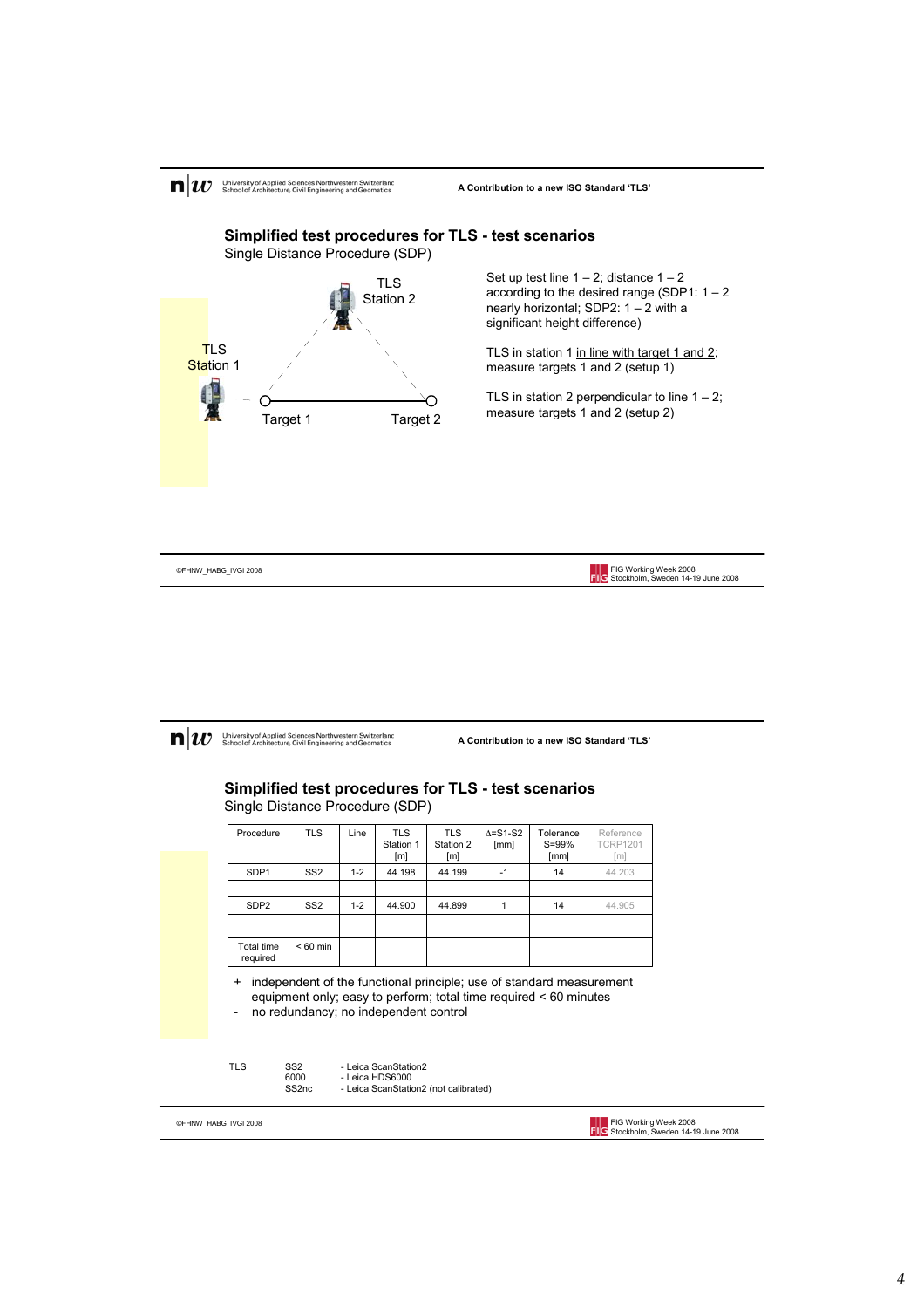

| University of Applied Sciences Northwestern Switzerland<br>School of Architecture, Civil Engineering and Geomatics |                                              |                 | A Contribution to a new ISO Standard 'TLS'                    |                                |                          |                                                                                      |                                                                                |  |
|--------------------------------------------------------------------------------------------------------------------|----------------------------------------------|-----------------|---------------------------------------------------------------|--------------------------------|--------------------------|--------------------------------------------------------------------------------------|--------------------------------------------------------------------------------|--|
| Simplified test procedures for TLS - test scenarios<br>Crossed Double Distance Procedure (CDP)                     |                                              |                 |                                                               |                                |                          |                                                                                      |                                                                                |  |
| Procedure                                                                                                          | <b>TLS</b>                                   | Line            | <b>TLS</b><br>Station 1<br>[m]                                | <b>TLS</b><br>Station 2<br>[m] | $\Delta = S1-S2$<br>[mm] | Tolerance<br>S=99%<br>[mm]                                                           | Reference<br><b>TCRP1201</b><br>[m]                                            |  |
| CDP <sub>2</sub>                                                                                                   | SS <sub>2</sub>                              | $1-2$<br>$3-4$  | 43.046<br>43.078                                              | 43.046<br>43.981               | 0<br>$\mathbf G$         | 14                                                                                   | 43.049<br>43.983                                                               |  |
|                                                                                                                    | 6000                                         | $1-2$<br>$3-4$  | 43.050<br>43.085                                              | 43.048<br>45.983               | 2<br>$-2$                | 14                                                                                   | 43.049<br>47.481                                                               |  |
|                                                                                                                    | SS <sub>2nc</sub>                            | $1-2$<br>$3-4$  | 42.812<br>43.000                                              | 42.724<br>44.903               | 88<br>290                | 14                                                                                   | 42.925<br>43.030                                                               |  |
| <b>Total time</b>                                                                                                  | $\approx 60$ min                             |                 |                                                               |                                |                          |                                                                                      |                                                                                |  |
| +                                                                                                                  |                                              |                 |                                                               |                                |                          | only; easy to perform; total time required $\approx$ 60 minutes, independent control | independent of the functional principle; use of standard measurement equipment |  |
| <b>TLS</b>                                                                                                         | SS <sub>2</sub><br>6000<br>SS <sub>2nc</sub> | - Leica HDS6000 | - Leica ScanStation2<br>- Leica ScanStation2 (not calibrated) |                                |                          |                                                                                      |                                                                                |  |
| FIG Working Week 2008<br>@FHNW_HABG_IVGI 2008<br><b>FILE</b> Stockholm. Sweden 14-19 June 2008                     |                                              |                 |                                                               |                                |                          |                                                                                      |                                                                                |  |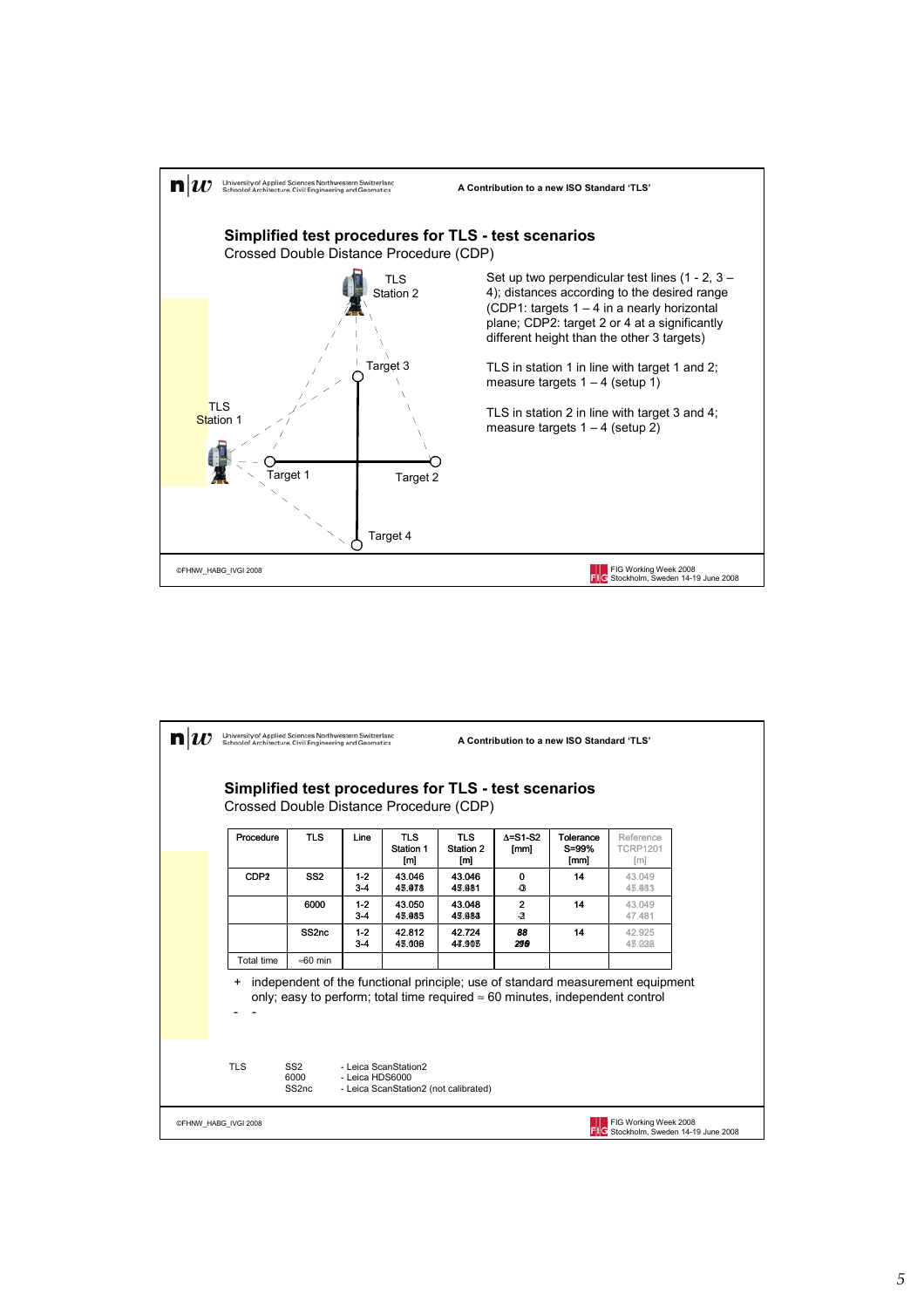

| University of Applied Sciences Northwestern Switzerland<br>School of Architecture, Civil Engineering and Geomatics          |                                              |                               |                                | A Contribution to a new ISO Standard 'TLS' |                                   |                                                                                      |                                                                                |  |
|-----------------------------------------------------------------------------------------------------------------------------|----------------------------------------------|-------------------------------|--------------------------------|--------------------------------------------|-----------------------------------|--------------------------------------------------------------------------------------|--------------------------------------------------------------------------------|--|
| Simplified test procedures for TLS - Suggestions<br>Triangle Procedure (TP)                                                 |                                              |                               |                                |                                            |                                   |                                                                                      |                                                                                |  |
| Procedure                                                                                                                   | <b>TLS</b>                                   | Line                          | <b>TLS</b><br>Station 1<br>[m] | <b>TLS</b><br>Station 2<br>[m]             | $\Delta = S1-S2$<br>[mm]          | Tolerance<br>S=99%<br>[mm]                                                           | Reference<br><b>TCRP1201</b><br>[m]                                            |  |
| TP <sub>2</sub>                                                                                                             | SS <sub>2</sub>                              | $1 - 2$<br>$2 - 3$<br>$3 - 1$ | 45.595<br>43.978<br>30.058     | 45.598<br>43.981<br>30.059                 | -3<br>$\bullet$<br>-C1            | 14                                                                                   | 45.597<br>43.483<br>30.065                                                     |  |
|                                                                                                                             | 6000                                         | $1 - 2$<br>$2 - 3$<br>$3 - 1$ | 45.599<br>43.985<br>30.062     | 45.598<br>43.983<br>30.059                 | 1<br>$\overline{\mathbf{a}}$<br>6 | 14                                                                                   | 45.597<br>43.483<br>30.065                                                     |  |
|                                                                                                                             | SS <sub>2nc</sub>                            | $1 - 2$<br>$2 - 3$<br>$3 - 1$ | 42.674<br>43.000<br>36.888     | 42.671<br>44.905<br>36.438                 | 3<br>290<br>-795                  | 14                                                                                   | 42.787<br>43.026<br>36,986                                                     |  |
| Total time                                                                                                                  | $\approx 60$ min                             |                               |                                |                                            |                                   |                                                                                      |                                                                                |  |
| $\ddot{}$<br><b>TLS</b>                                                                                                     | SS <sub>2</sub><br>6000<br>SS <sub>2nc</sub> | - Leica HDS6000               | - Leica ScanStation2           |                                            |                                   | only; easy to perform; total time required $\approx$ 60 minutes, independent control | independent of the functional principle; use of standard measurement equipment |  |
| - Leica ScanStation2 (not calibrated)<br>FIG Working Week 2008<br>©FHNW HABG IVGI 2008<br>Stockholm, Sweden 14-19 June 2008 |                                              |                               |                                |                                            |                                   |                                                                                      |                                                                                |  |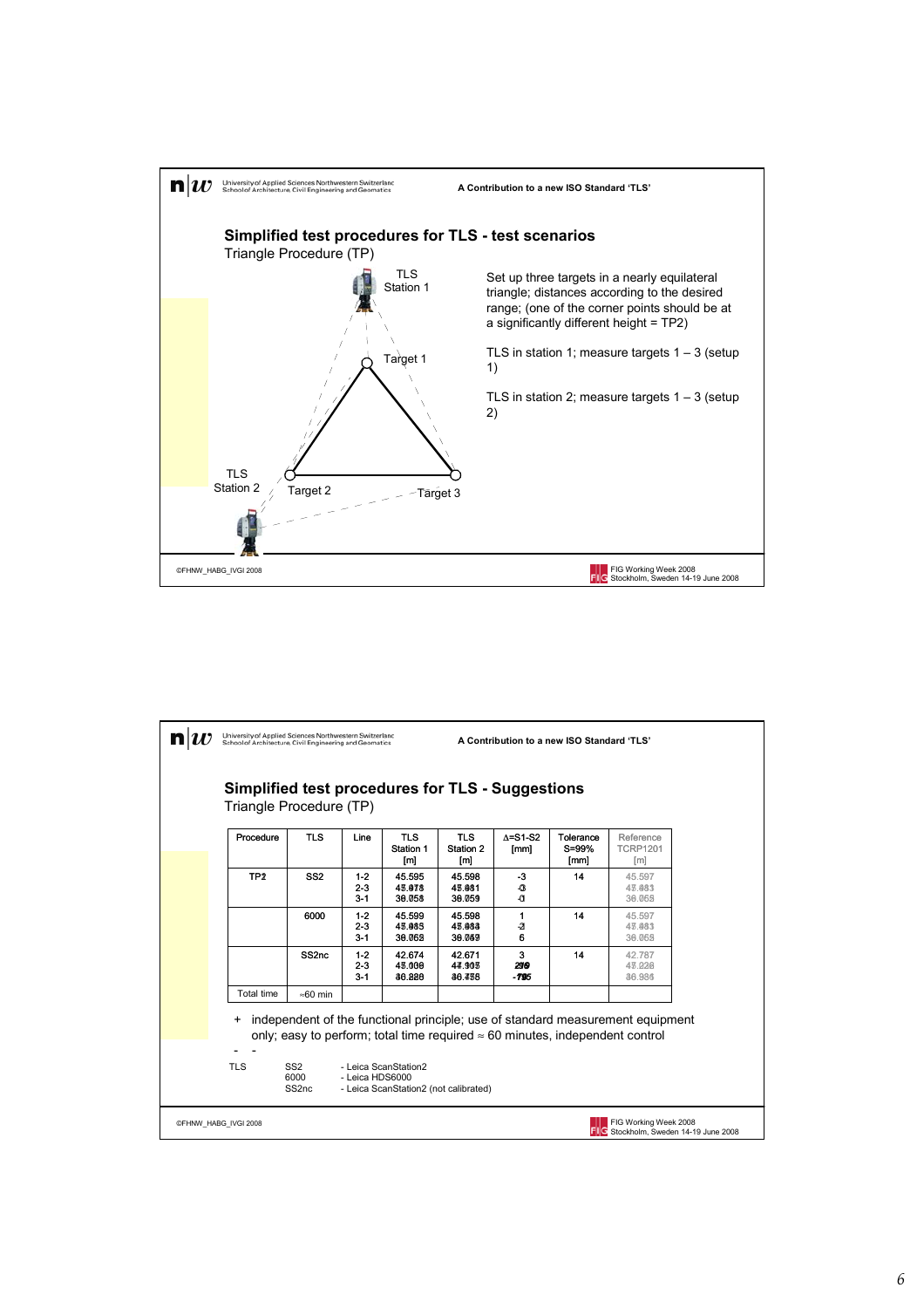

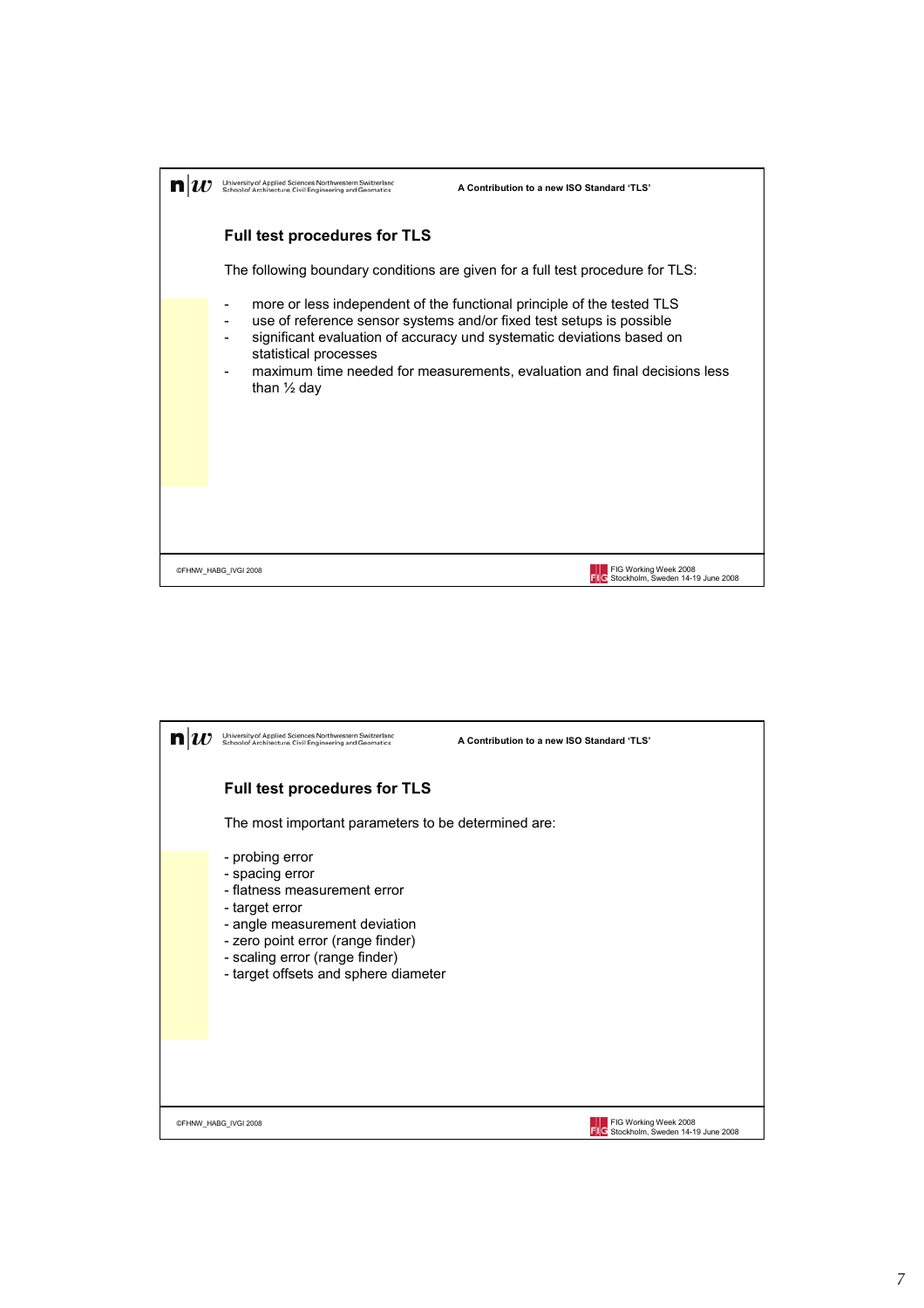

| Iniversity of Applied Sciences Northwestern Switzerlanc<br>School of Architecture, Civil Engineering and Geomatics                                                                                                                                                                                                          | <b>Conclusion &amp; Recommendations</b>                                                                                                                                                                                            |
|-----------------------------------------------------------------------------------------------------------------------------------------------------------------------------------------------------------------------------------------------------------------------------------------------------------------------------|------------------------------------------------------------------------------------------------------------------------------------------------------------------------------------------------------------------------------------|
| <b>Conclusion &amp; Recommendations</b><br>following the ISO17123 basic philosophy<br>TLS (preferable use setup CDP2 with a significar<br>Use a modular approach for the full test procedui<br>module in an ISO standard<br>Test procedures based on the new ISO standard<br>implemented then by the system manufacturers i | It is possible to set up suitable simplified and full test procedures for TLS<br>It is favorable to use sphere targets instead of plane targets<br>Both multiline-procedures (CDP, TP) are suitable for a simplified field test of |
|                                                                                                                                                                                                                                                                                                                             |                                                                                                                                                                                                                                    |
| ©FHNW HABG IVGI 2008                                                                                                                                                                                                                                                                                                        | FIG Working Week 2008<br>Stockholm, Sweden 14-19 June 2008                                                                                                                                                                         |